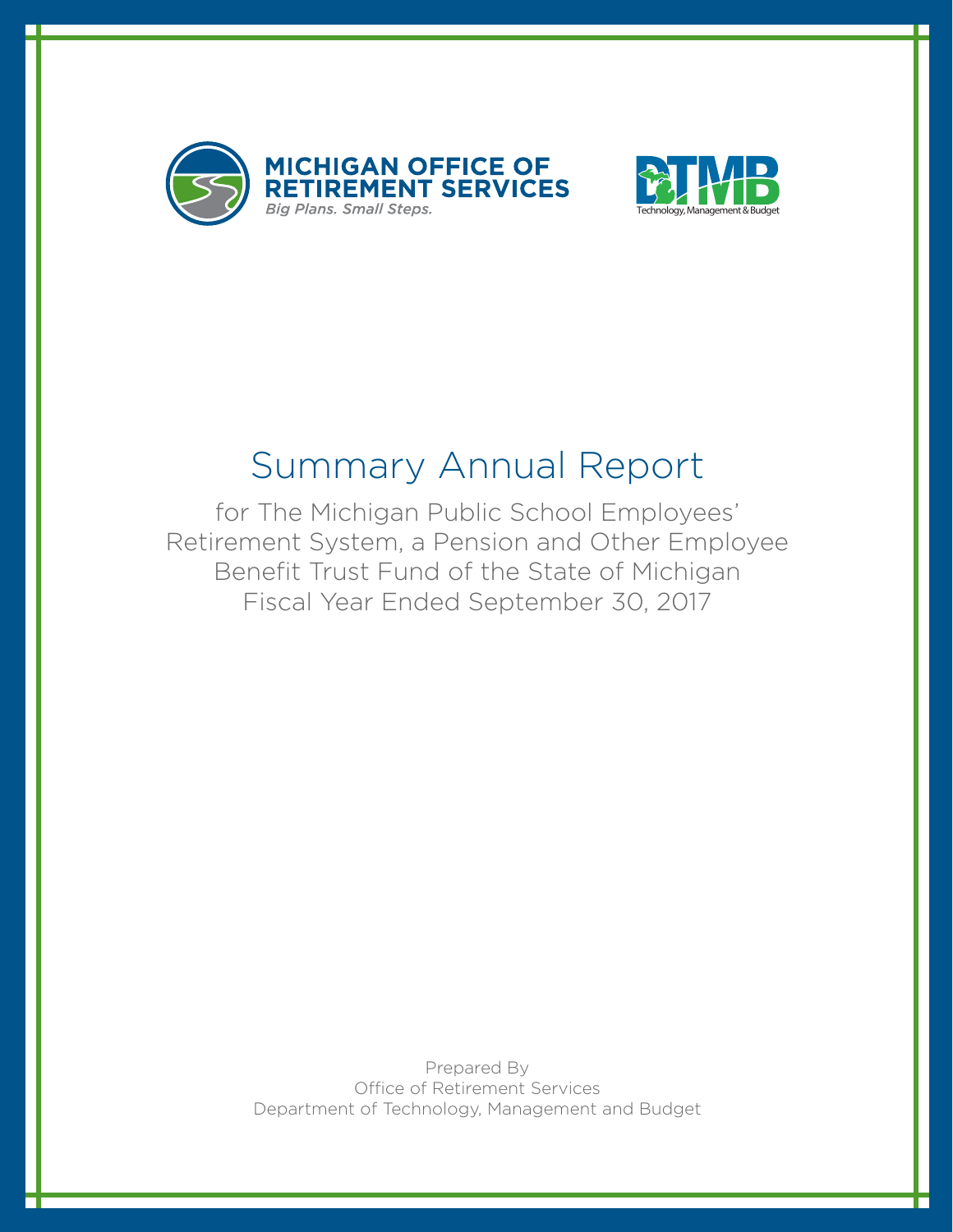# essage from the Director



*Director Kerrie Vanden Bosch*

Average Admin. Cost \$56 per member/retiree

The Office of Retirement Services (ORS) is pleased to present the Summary Annual Report for the Michigan Public School Employees' Retirement System for the fiscal year ending September 30, 2017.

ORS provides retirement and related retiree healthcare plans to help more than 675 public school employers attract, retain, and reward a highly qualified workforce.

ORS is able to provide these benefits costeffectively while achieving high customer satisfaction scores. In 2016, the total defined benefit pension administration cost was \$56 per active member and retiree. This was \$36 below the peer average of \$92 per active member and retiree (CEM Benchmarking). In that same year, 89 percent of customers reported that they were satisfied with ORS services.

# Accomplishments

#### Reform to the System

In July, Public Act 92 of 2017 was signed into law. This established a Pension Plus II plan for public school employees hired after January 31, 2018, who elect to become members. The new benefit structure was established with more conservative actuarial assumptions that reduce the risk of future unfunded liabilities. Additionally, the law eliminated most forms of service credit purchases for existing members. ORS mobilized to ensure members were informed of their options to purchase service credit before the September 29, 2017, deadline. ORS also made significant strides in revising our financial accounting, customer account management, and employer records systems to comply with the new law.

#### Assumed Rate of Return Reduction

The retirement board and the Department of Technology, Management and Budget (DTMB) director approved lowering the assumed rate of return (AROR) on investments from 8 percent to 7.5 percent beginning with the September 30, 2016, actuarial valuation. By adopting a lower AROR, ORS is protecting the long-term security of pensions. This also follows industry best practices. National Association of State Retirement Administrators data shows the median AROR nationwide has been trending downward and is currently 7.5 percent. In addition to lowering the AROR to 7.5 percent, the DTMB director and the retirement board adopted a dedicated gains policy. The policy uses investment returns above the current AROR to reduce the rate further. The amount of the reduction is first adjusted to offset the increase in contributions. Excess investment returns in fiscal year 2017 resulted in the pension and Other Post-Employment Benefit (OPEB) ARORs being further reduced to 7.05 percent and 7.15 percent respectively.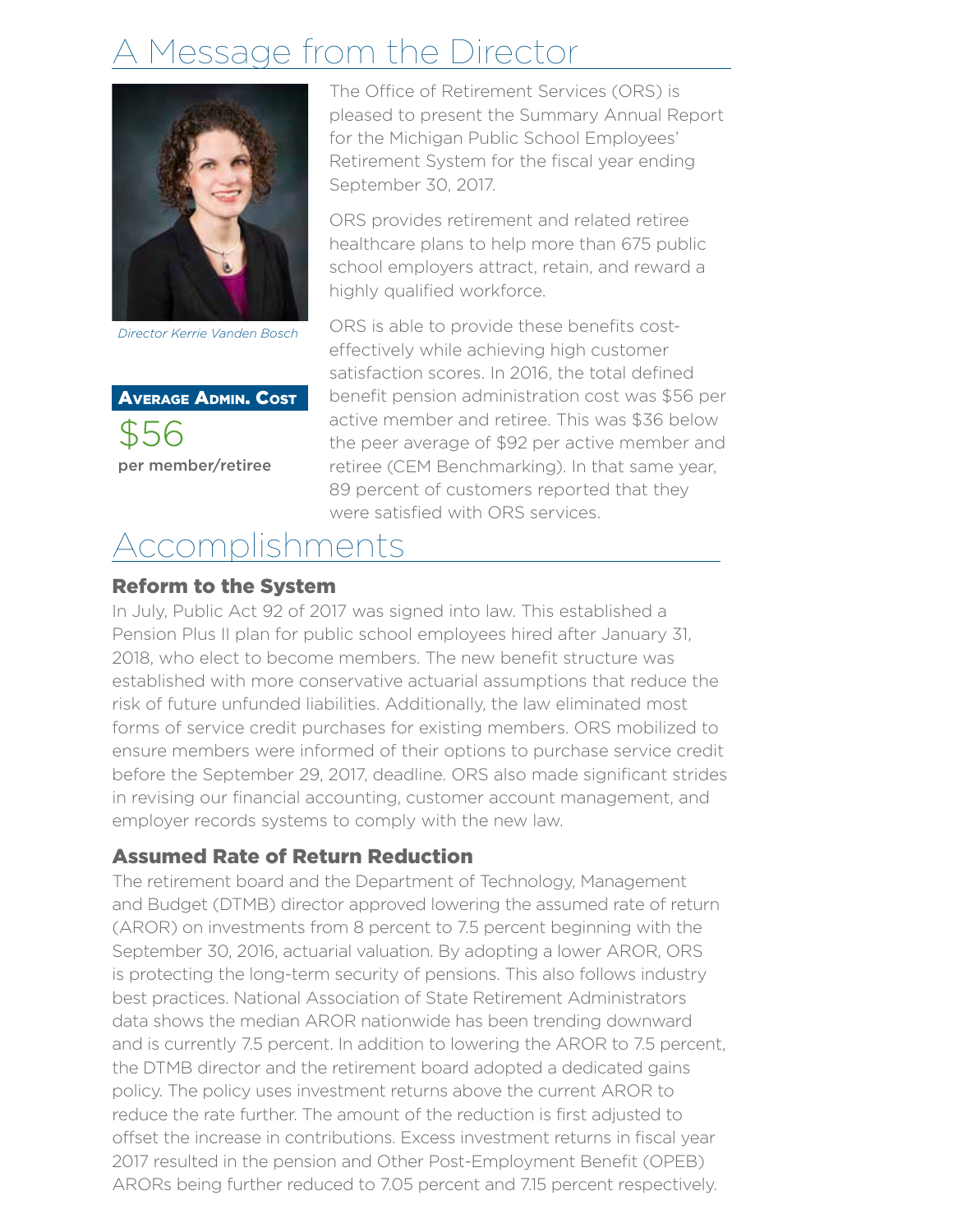# Accomplishments, continued

#### Health Care Strategic Initiative Development

ORS worked with vendor partners and industry experts to develop the 2018 - 2019 Strategic Initiative Package. ORS's goal in this process is to look for ways to continue providing a high-quality plan that is affordable to both the members and the schools that fund the coverage. The new package includes benefit changes that are necessary to meet the actuarially determined cost goal for the coming years. Each change is thoroughly analyzed and researched to determine the impact to members and the retirement system. ORS is also instituting a narrow network arrangement with Blue Cross Blue Shield of Michigan for hearing aids through TruHearing. This will provide hearing aid options to members at a lower fixed cost, while providing significant savings to the State.

#### Small Steps Campaign

ORS and Voya Financial launched the Small Steps campaign in December 2016. Defined Contribution (DC) Plan participants who were contributing less than 10 percent to their State of Michigan 401(k) and 457 Plans saw a 1-percent increase in their contribution rate as of January 1, 2017. Less than 3 percent of participants chose to opt out of the automatic increase. Participants could also choose to contribute even more to their retirement plans.

#### Treasury and ORS Team Up to Save \$1.4 Million in Fees

DC Plan participants have seen a 48 percent reduction in the investment management fees for the index funds in their DC retirement plan, thanks to a review of the State of Michigan 401(k) and 457 plans by ORS and the Michigan Department of Treasury. Recommended changes to the investment fund lineup will save participants collectively more than \$1.4 million annually in investment management fees.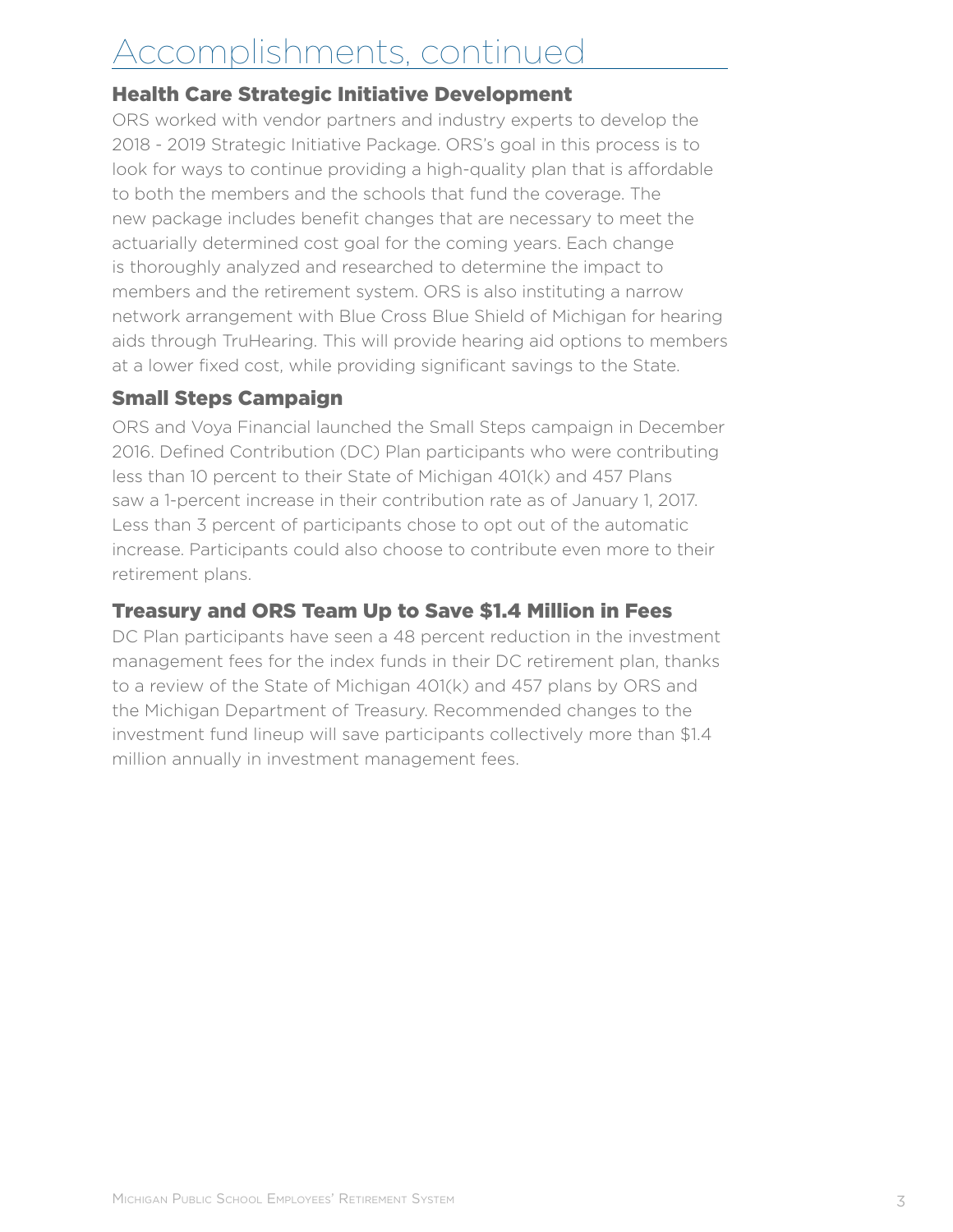### onors

#### Public Pension Standards Award

ORS was awarded the 2017 Standards Award from the Public Pension Coordinating Councils Standards Program (PPCC) for both funding and administration. ORS has received this award every year since 2004. The PPCC Standards reflect expectations for public retirement system management and administration, and serve as a benchmark for all defined benefit public plans to be measured.

#### Government Finance Officers Association Award

The Government Finance Officers Association (GFOA) of the United States and Canada awarded the retirement system with the Certificate of Achievement for Excellence in Financial Reporting for our fiscal year 2016 Comprehensive Annual Financial Report (CAFR). This marks the 26th consecutive year ORS has received this prestigious award.

#### Two NAGDCA Leadership Awards

ORS received two 2017 Leadership Recognition Awards through the National Association of Government Defined Contribution Administrators (NAGDCA). These awards recognize DC plans for their outstanding achievements. The Road to Retirement campaign won the award for outstanding achievement in Technology & Social Media. The Small Steps campaign won the award for outstanding achievement in Plan Design. The 2017 Awards Committee reviewed all the submissions and chose the top projects in each category to receive a Leadership Recognition Award.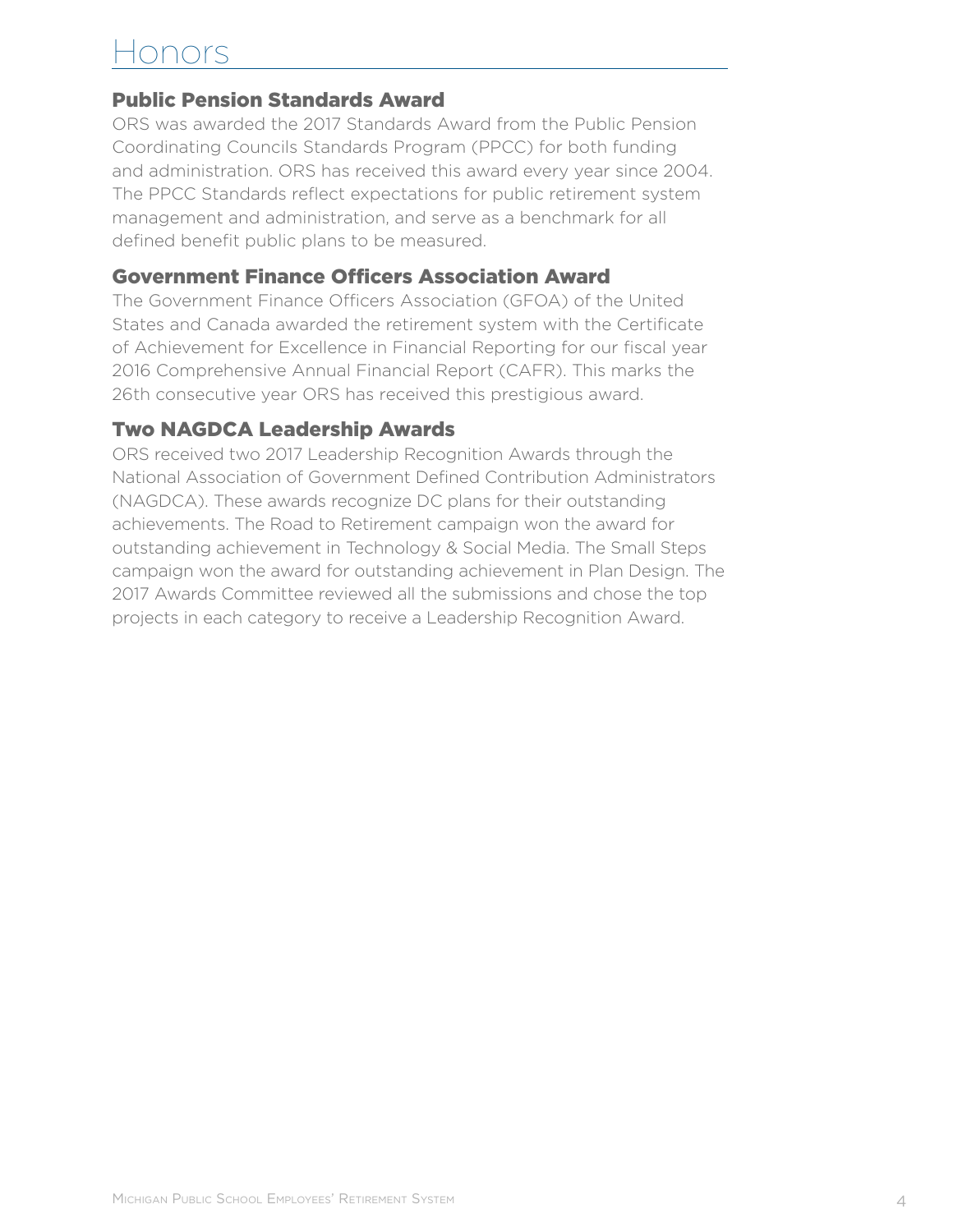### About the Michigan Public School Employees' Retirement System

This report is in compliance with the Public Employee Retirement System Investment Act, 1965 PA 314, and the Public School Employees Retirement Act, 2012 PA 300, both as amended. The contents come from the complete Michigan Public School Employees' Retirement System 2017 Comprehensive Annual Financial Report (CAFR), available on our website at www.michigan.gov/orsschools, the Annual Actuarial Valuations as of September 30, 2017, and additional analysis performed after September 30, 2017.

The Michigan Public School Employees' Retirement System serves 213,989 retirees receiving monthly benefits, and 203,981 active defined benefit plan members. Public school employees' pensions are protected by Michigan's Constitution. The System's net assets are held in trust to meet future benefit payments.

The State Treasurer is the investment fiduciary and custodian of all investments of the System pursuant to state law.

### Executive Summary

The present value of the assets as of September 30, 2017, was \$52.4 billion for pension and OPEB, and the total Actuarial Accrued Liability (AAL) was \$90.2 billion resulting in a total Unfunded Actuarial Accrued Liability of \$37.8 billion.

The System's assets increased by \$5.0 billion in fiscal year 2017. Asset increases were primarily due to positive investment experience as well as contributions from employers and employees. The AAL for pension and OPEB increased by \$4.2 billion primarily due to a reduction in the discount rate for the non-Pension Plus and OPEB plans from 7.50 to 7.05 percent and 7.15 percent, respectively, as a result of the dedicated gains policy. Funding ratios improved by 1.92 percentage points for pension and 7.05 percentage points for OPEB.

| <b>Statement of Assets and Liabilities</b>                                                                                                                                                                                                   |    |                 |    |                  |  |
|----------------------------------------------------------------------------------------------------------------------------------------------------------------------------------------------------------------------------------------------|----|-----------------|----|------------------|--|
| <b>FY 2017</b>                                                                                                                                                                                                                               |    | <b>Pension*</b> |    | OPEB**           |  |
| <b>Actuarial Accrued Liability</b>                                                                                                                                                                                                           | \$ | 76,693,475,788  | S  | 13,587,700,412   |  |
| Present Value of Assets                                                                                                                                                                                                                      | \$ | 47,255,286,564  | \$ | 5, 177, 774, 602 |  |
| Unfunded Actuarial Accrued Liability                                                                                                                                                                                                         | \$ | 29,438,189,224  | \$ | 8,409,925,810    |  |
| <b>Funding Ratio</b>                                                                                                                                                                                                                         |    | 61.62%          |    | 38.11%           |  |
| <b>FY 2016</b>                                                                                                                                                                                                                               |    | Pension***      |    | OPEB****         |  |
| <b>Actuarial Accrued Liability</b>                                                                                                                                                                                                           | \$ | 72,310,445,826  | \$ | 13,776,389,815   |  |
| Present Value of Assets                                                                                                                                                                                                                      | \$ | 43,203,593,340  | \$ | 4,279,052,407    |  |
| Unfunded Actuarial Accrued Liability                                                                                                                                                                                                         | \$ | 29,106,852,486  | \$ | 9,497,337,408    |  |
| <b>Funding Ratio</b>                                                                                                                                                                                                                         |    | 59.70%          |    | 31.06%           |  |
| *Source: 2017 MPSERS Pension Actuarial Valuation, p. B-1<br>**Source: 2017 MPSERS OPEB Actuarial Valuation, p. A-2<br>***Source: 2016 MPSERS Pension Actuarial Valuation, p. B-1<br>****Source: 2016 MPSERS OPEB Actuarial Valuation, p. A-2 |    |                 |    |                  |  |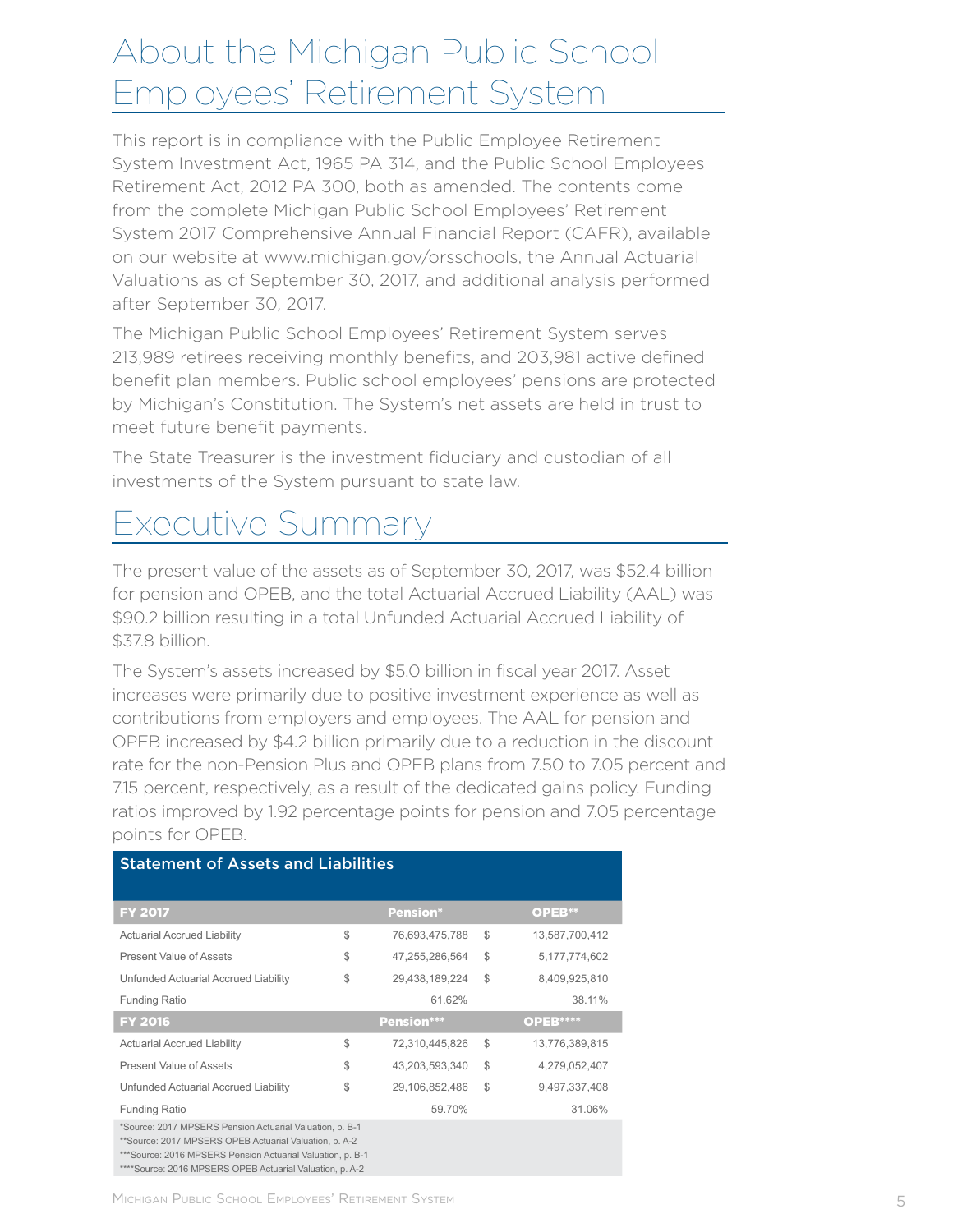# Membership

Members of this defined benefit plan include employees of:

- K-12 public school districts
- Intermediate school districts
- District libraries
- Public school academies/Charter schools
- Community colleges

In some instances, membership includes certain employees who began working for the following universities before January 1, 1996:

- Central Michigan University
- Eastern Michigan University
- Ferris State University
- Lake Superior State University
- Michigan Technological University
- Northern Michigan University
- Western Michigan University

| <b>Plan Membership and Retirement Allowances</b><br>as of September 30, 2017 |    |           |  |  |
|------------------------------------------------------------------------------|----|-----------|--|--|
| <b>Membership</b>                                                            |    |           |  |  |
| Retirees and Beneficiaries Currently Receiving Benefits                      |    |           |  |  |
| <b>Regular Benefits</b>                                                      |    | 189,960   |  |  |
| <b>Survivor Benefits</b>                                                     |    | 17,878    |  |  |
| <b>Disability Benefits</b>                                                   |    | 6.151     |  |  |
| Total                                                                        |    | 213,989   |  |  |
| <b>Current Employees</b>                                                     |    |           |  |  |
| Vested                                                                       |    | 101,574   |  |  |
| Non-vested                                                                   |    | 102,407   |  |  |
| Total                                                                        |    | 203,981   |  |  |
| Inactive Employees                                                           |    |           |  |  |
| Entitled to benefits and not yet receiving them                              |    | 18,004    |  |  |
| <b>Total All Members</b>                                                     |    | 435,974   |  |  |
| Source: CAFR for the fiscal year ended Sept. 30, 2017, p. 23                 |    |           |  |  |
| <b>Retirement Allowances</b>                                                 |    |           |  |  |
| Average annual retirement allowance                                          | \$ | 22,615    |  |  |
| Total annual retirement allowances being paid<br>(in thousands)              | \$ | 4,839,414 |  |  |

Source: Pension Actuarial Valuation for the fiscal year ended Sept. 30, 2017, p. D-2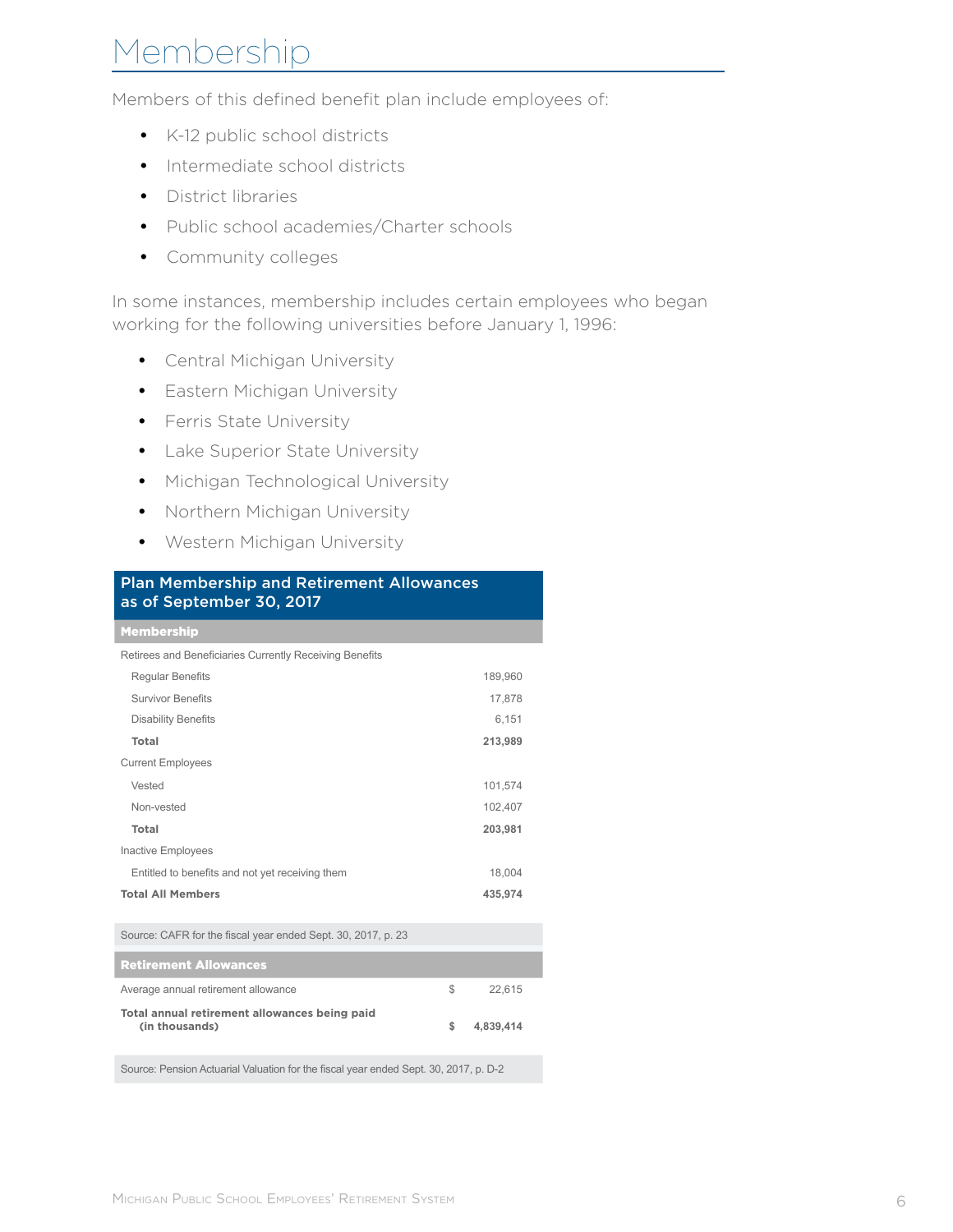# Assets and Liabilities

The System's total assets on a market basis as of September 30, 2017, were \$56.3 billion, mostly composed of cash, investments, and contributions due from employers.

Total Liabilities as of September 30, 2017, were \$4.1 billion and include warrants outstanding, accounts payable, unearned revenue, and obligations under securities lending.

Total net assets held in trust for pension and OPEB increased \$3.9 billion from the previous year.

| <b>Assets and Liabilities (in thousands)</b><br>(combined pension and OPEB) |    |                |              |                |  |
|-----------------------------------------------------------------------------|----|----------------|--------------|----------------|--|
| <b>Assets</b>                                                               |    | <b>FY 2016</b> |              | <b>FY 2017</b> |  |
| Cash                                                                        | \$ | 155,650        | $\mathbb{S}$ | 149,556        |  |
| Receivables                                                                 |    | 446,907        |              | 407,445        |  |
| Investments                                                                 |    | 47,919,271     |              | 52,417,069     |  |
| Securities Lending Collateral                                               |    | 3,336,347      |              | 3,329,249      |  |
| <b>Total Assets</b>                                                         |    | 51,858,175     |              | 56,303,321     |  |
| <b>Liabilities</b>                                                          |    | <b>FY 2016</b> |              | <b>FY 2017</b> |  |
| <b>Warrants Outstanding</b>                                                 | \$ | 373            | $\mathbb{S}$ | 717            |  |
| <b>Unearned Revenue</b>                                                     |    | 2,720          |              | 2,526          |  |
| Accounts Payable and Other Liabilities                                      |    | 230,566        |              | 783,146        |  |
| <b>Obligations Under Securities Lending</b>                                 |    | 3,331,758      |              | 3,327,374      |  |
| <b>Total Liabilities</b>                                                    | \$ | 3,565,417      | \$           | 4,113,763      |  |
| <b>Net Assets</b>                                                           | \$ | 48,292,758     | \$           | 52,189,558     |  |

Note: Liabilities in this context are exclusive of Actuarial Accrued Liabilities (AAL) for pension and OPEB.

Source: CAFR for the fiscal year ended September 30, 2017, p. 17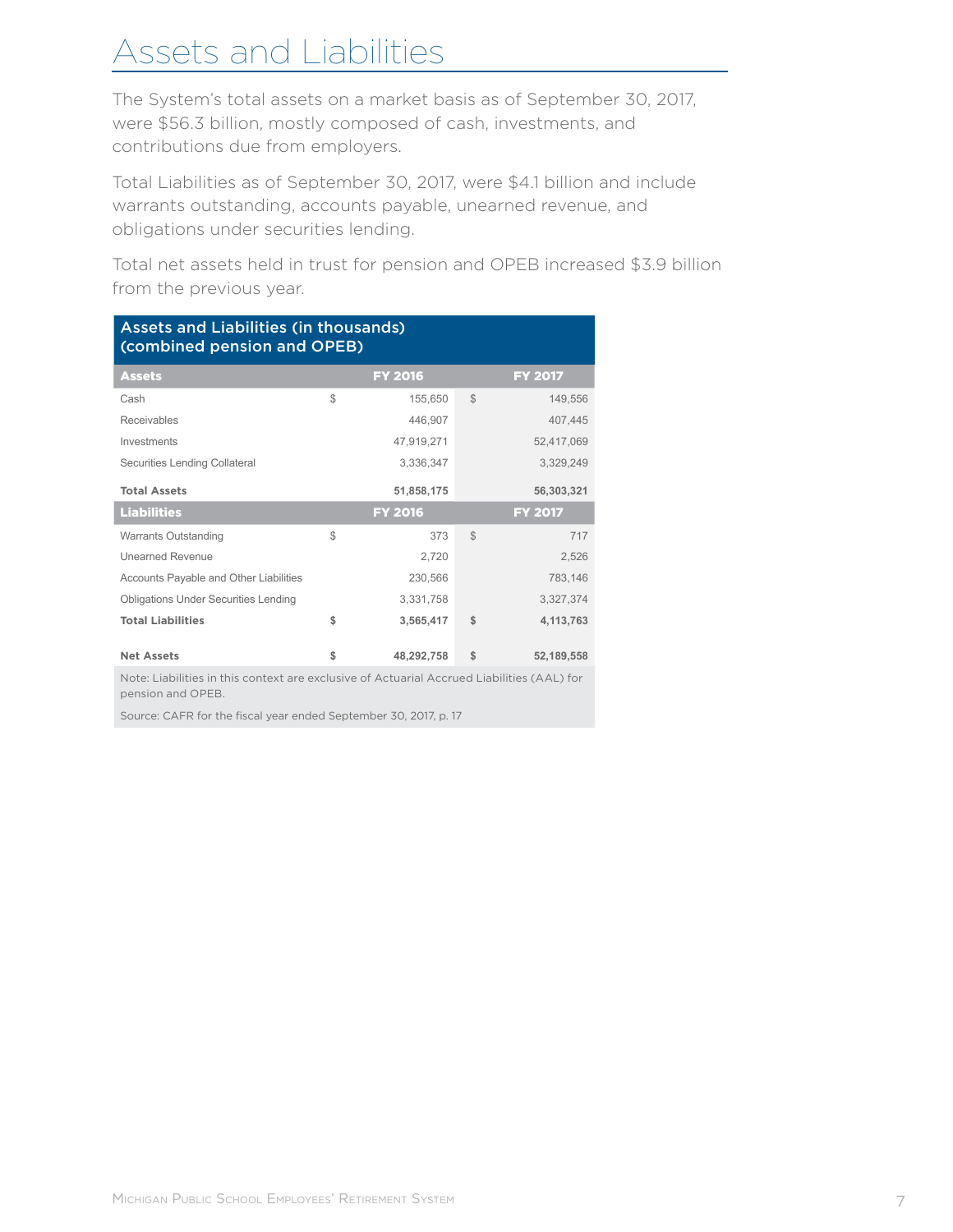### Revenue and Expenditures, Change in Net Assets

The reserves needed to finance pension and other post-employment benefits are accumulated through the collection of employer and employee contributions including earnings on investments.

Contributions and net investment income for fiscal year 2017 totaled \$10 billion. The primary expenses of the System include the payment of pension benefits to members and beneficiaries, payment for health, dental and vision benefits, refunds of contributions to former members, and the cost of administering the System.

| <b>Additions and Deductions (in thousands)</b>               |    |                |              |                |  |
|--------------------------------------------------------------|----|----------------|--------------|----------------|--|
| <b>Additions</b>                                             |    | <b>FY 2016</b> |              | <b>FY 2017</b> |  |
| <b>Members Contributions</b>                                 | \$ | 781,150        | $\mathbb{S}$ | 642,237        |  |
| <b>Employer Contributions</b>                                |    | 3,192,600      |              | 3,193,612      |  |
| Other Governmental Contributions                             |    | 2,411          |              | 5              |  |
| Net Investment Income (Loss)                                 |    | 3,384,338      |              | 6,177,748      |  |
| Miscellaneous Income                                         |    | 642            |              | 987            |  |
| <b>Total Additions</b>                                       | \$ | 7,361,141      | \$           | 10,014,589     |  |
| <b>Deductions</b>                                            |    | <b>FY 2016</b> |              | <b>FY 2017</b> |  |
| <b>Pension Benefits</b>                                      | \$ | 4,671,315      | $\mathbb{S}$ | 4,806,971      |  |
| <b>Healthcare Benefits</b>                                   |    | 653,071        |              | 548,258        |  |
| Refunds & Transfers to Other Systems                         |    | 27,090         |              | 580,073        |  |
| Administrative and Other Expenses                            |    | 182,571        |              | 182,488        |  |
| <b>Total Deductions</b>                                      | \$ | 5,534,047      | \$           | 6,117,789      |  |
| <b>Net Position</b>                                          |    | <b>FY 2016</b> |              | <b>FY 2017</b> |  |
| Net Increase (decrease) in Net Position                      | \$ | 1,827,095      | $\mathbb{S}$ | 3,896,800      |  |
| Beginning of Year                                            |    | 46,465,663     |              | 48,292,758     |  |
| End of Year                                                  | \$ | 48,292,758     | \$           | 52,189,558     |  |
| Source: CAFR for the fiscal year ended Sept. 30, 2017, p. 18 |    |                |              |                |  |

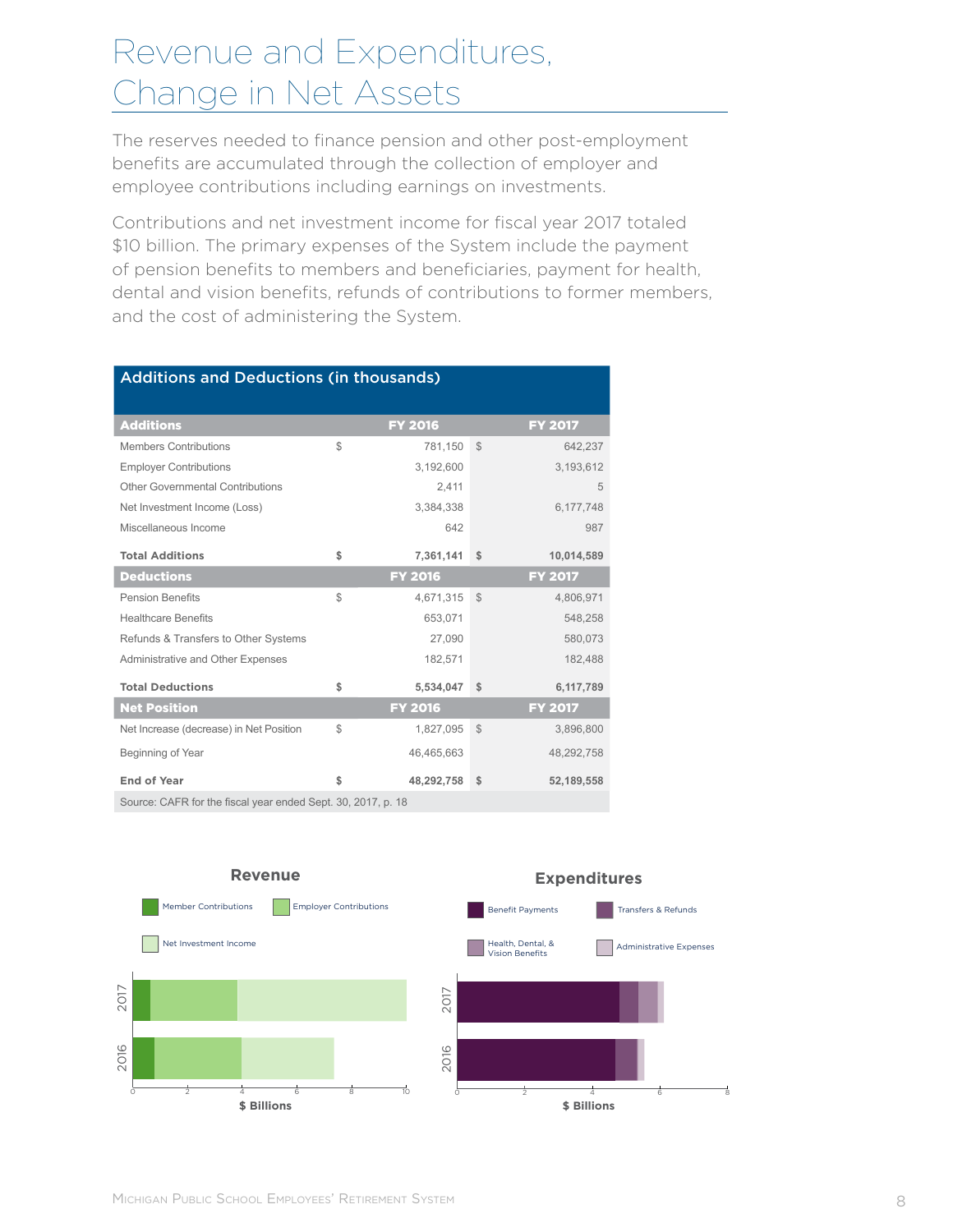# 017 Plan Expenditures

#### Plan Expenses for Fiscal Year Ended September 30, 2017\*

| <b>Administrative and Other Expenses</b><br>These expenditures are the administrative costs of running the retirement system, and are paid by DTMB-Office of Retirement Services and DTMB- |    | <b>Dollars</b>           |
|--------------------------------------------------------------------------------------------------------------------------------------------------------------------------------------------|----|--------------------------|
| Financial Services through an annual appropriation.                                                                                                                                        |    |                          |
| <b>Personnel Services</b>                                                                                                                                                                  |    |                          |
| <b>Staff Salaries</b>                                                                                                                                                                      | \$ | 1,755,303                |
| <b>Retirement and Social Security</b>                                                                                                                                                      |    | 4,378,477                |
| <b>Other Fringe Benefits</b>                                                                                                                                                               |    | 1,602,815                |
| <b>Subtotal</b>                                                                                                                                                                            | \$ | 7,736,596                |
| <b>Professional Services</b>                                                                                                                                                               |    |                          |
| Accounting                                                                                                                                                                                 | \$ | 1,576,963                |
| Actuarial                                                                                                                                                                                  |    | 298,639                  |
| <b>Attorney General</b>                                                                                                                                                                    |    | 382,353                  |
| Audit<br>Consulting                                                                                                                                                                        |    | 282,500<br>272,372       |
| Medical                                                                                                                                                                                    |    | 445,937                  |
| <b>Subtotal</b>                                                                                                                                                                            | \$ | 3,258,763                |
| <b>Building and Equipment</b>                                                                                                                                                              |    |                          |
| <b>Building Rentals</b>                                                                                                                                                                    | \$ | 842,936                  |
| Equipment Purchase, Maintenance, and Rentals                                                                                                                                               |    | 41,457                   |
| <b>Subtotal</b>                                                                                                                                                                            | \$ | 884,392                  |
| Miscellaneous                                                                                                                                                                              |    |                          |
| Travel & Board Meetings (Excluding Travel & Education for Board Members)                                                                                                                   | \$ | 20,605                   |
| <b>Office Supplies</b>                                                                                                                                                                     |    | 28,580                   |
| Postage, Telephone, and Other                                                                                                                                                              |    | 2,319,341                |
| Printing                                                                                                                                                                                   |    | 292,910                  |
| <b>Technological Support</b>                                                                                                                                                               |    | 11,735,047               |
| <b>Subtotal</b>                                                                                                                                                                            | \$ | 14,396,483               |
| Travel and Education for Board Members                                                                                                                                                     |    | 2.782                    |
| <b>Total Administrative and Other Expenses</b>                                                                                                                                             | S  | 26,279,017               |
| Health, Dental, and Vision Expenses                                                                                                                                                        |    | <b>Dollars</b>           |
| These expenditures are for self-insurance of the health and dental plans, and are paid from the retirement system's trust fund.                                                            |    |                          |
| <b>Staff Salaries</b>                                                                                                                                                                      | \$ | 2,459,491                |
| <b>Health Fees</b>                                                                                                                                                                         |    | 148,101,855              |
| <b>Dental Fees</b>                                                                                                                                                                         |    | 4,822,734                |
| <b>Vision Fees</b>                                                                                                                                                                         |    | 817,358                  |
| <b>Total Health, Dental, and Vision Expenses</b>                                                                                                                                           |    | 156,201,438              |
| <b>Investment Expenses</b>                                                                                                                                                                 |    | <b>Dollars</b>           |
| These expenditures are related to the Department of Treasury (Bureau of Investments) for managing the retirement system's assets, and are paid from                                        |    |                          |
| the retirement system's trust fund.                                                                                                                                                        |    |                          |
| Real Estate Operating Expenses                                                                                                                                                             | \$ | 803,011                  |
| Securities Lending Expenses                                                                                                                                                                |    | 28,453,351               |
| <b>Other Investment Expenses</b>                                                                                                                                                           |    |                          |
| <b>ORS-Investment Expenses</b>                                                                                                                                                             |    | 14,015,797               |
| <b>Custody Fees</b><br><b>Management Fees</b>                                                                                                                                              |    | 1,240,478<br>181,827,707 |
| Research Fees                                                                                                                                                                              |    | 3,429,400                |
| <b>Total Investment Expenses</b>                                                                                                                                                           | s  | 229,769,745              |
|                                                                                                                                                                                            |    |                          |
| <b>Benefits Paid to Members</b>                                                                                                                                                            |    | <b>Dollars</b>           |
| These are the projected retirement benefits paid to members of the retirement system.                                                                                                      |    |                          |
| <b>Retirement Benefits</b>                                                                                                                                                                 | \$ | 4,806,970,507            |
| <b>Health Benefits</b>                                                                                                                                                                     |    | 474,021,115              |
| Dental/Vision Benefits                                                                                                                                                                     |    | 74,236,553               |
| Refunds of Member Contributions                                                                                                                                                            |    | 580,052,227              |
| <b>Total Payments to Members</b>                                                                                                                                                           | G. | 5,935,280,402            |
| Soft Dollar Expenses**                                                                                                                                                                     |    | <b>Dollars</b>           |
| These expenditures are for research provided by the retirement system's service providers and are incorporated into the brokerage fees and commissions.                                    |    |                          |
| Bass Trading Int'l Group (BTIG)                                                                                                                                                            |    |                          |
| Macro Mavens Newsletter                                                                                                                                                                    | \$ | 26,952                   |
| <b>High Tech Strategist</b>                                                                                                                                                                |    | 116                      |
| <b>Total Soft Dollar Expenditures</b>                                                                                                                                                      | S  | 27,068                   |
| <b>Total of All Sections Above</b>                                                                                                                                                         | \$ | 6,347,557,669            |
| *Source: DTMB Financial Services report<br>** Source: Treasury Bureau of Investments                                                                                                       |    |                          |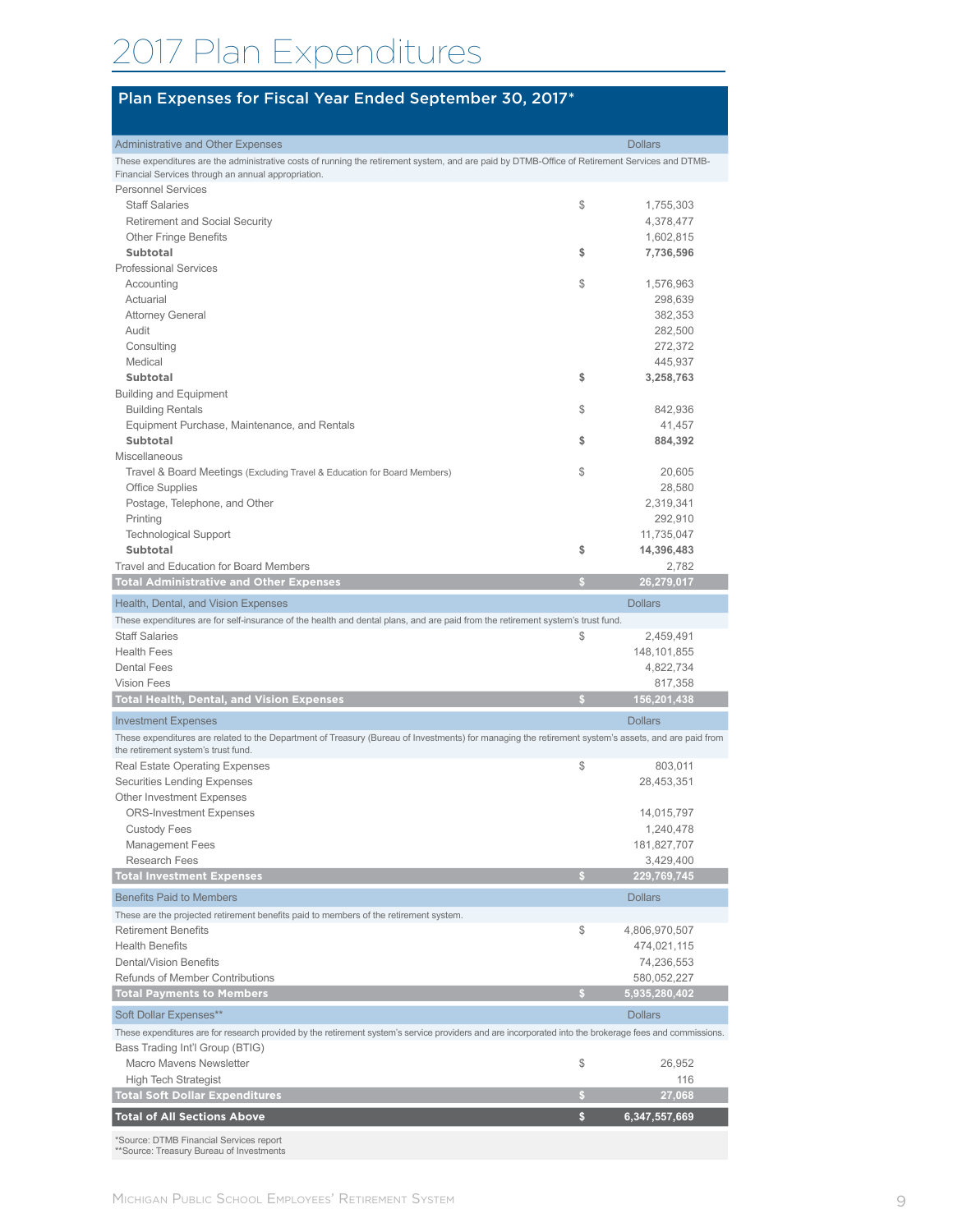# 2018 Budget for Plan Expenditures

#### Budget for Plan Expenses for Fiscal Year Ending September 30, 2018

| <b>Administrative and Other Expenses</b>                                                                                                                                                              |    | <b>Dollars</b>       |
|-------------------------------------------------------------------------------------------------------------------------------------------------------------------------------------------------------|----|----------------------|
| These expenditures are the administrative costs of running the retirement system, and are paid by DTMB-Office of Retirement Services and DTMB-<br>Financial Services through an annual appropriation. |    |                      |
| <b>Personnel Services</b>                                                                                                                                                                             |    |                      |
| <b>Staff Salaries</b>                                                                                                                                                                                 | \$ | 2,297,600            |
| <b>Retirement and Social Security</b>                                                                                                                                                                 |    | 4,329,183            |
| <b>Other Fringe Benefits</b>                                                                                                                                                                          |    | 1,576,531            |
| Subtotal                                                                                                                                                                                              | \$ | 8,203,314            |
| <b>Professional Services</b>                                                                                                                                                                          |    |                      |
| Accounting                                                                                                                                                                                            | \$ | 1,545,424            |
| Actuarial                                                                                                                                                                                             |    | 497,350              |
| <b>Attorney General</b>                                                                                                                                                                               |    | 351,764              |
| Audit                                                                                                                                                                                                 |    | 427,000              |
| Consulting                                                                                                                                                                                            |    | 107,848              |
| Medical                                                                                                                                                                                               |    | 479,080              |
| Subtotal                                                                                                                                                                                              | \$ | 3,408,466            |
| <b>Building and Equipment</b>                                                                                                                                                                         |    |                      |
| <b>Building Rentals</b>                                                                                                                                                                               | \$ | 906,622              |
| Equipment Purchase, Maintenance, and Rentals                                                                                                                                                          |    | 139,644              |
| <b>Subtotal</b>                                                                                                                                                                                       | \$ | 1,046,266            |
| Miscellaneous                                                                                                                                                                                         | \$ |                      |
| Travel & Board Meetings (Excluding Travel & Education for Board Members)<br><b>Office Supplies</b>                                                                                                    |    | 31,698               |
|                                                                                                                                                                                                       |    | 29,466<br>1,597,582  |
| Postage, Telephone, and Other<br>Printing                                                                                                                                                             |    | 333,201              |
| <b>Technological Support</b>                                                                                                                                                                          |    | 12,279,084           |
| Subtotal                                                                                                                                                                                              | \$ | 14,271,031           |
| Travel and Education for Board Members                                                                                                                                                                |    | 3.045                |
| <b>Total Administrative and Other Expenses</b>                                                                                                                                                        | s  | 26,932,122           |
|                                                                                                                                                                                                       |    |                      |
| Health, Dental, and Vision Expenses                                                                                                                                                                   |    | <b>Dollars</b>       |
| These expenditures are for self-insurance of the health and dental plans, and are paid from the retirement system's trust fund.                                                                       |    |                      |
| <b>Staff Salaries</b><br><b>Health Fees</b>                                                                                                                                                           | \$ | 3,219,344            |
| <b>Dental Fees</b>                                                                                                                                                                                    |    | 147,953,753          |
| <b>Vision Fees</b>                                                                                                                                                                                    |    | 4,817,911<br>816,540 |
| <b>Total Health, Dental, and Vision Expenses</b>                                                                                                                                                      | s  | 156,807,549          |
| <b>Investment Expenses</b>                                                                                                                                                                            |    | <b>Dollars</b>       |
| These expenditures are related to the Department of Treasury (Bureau of Investments) for managing the retirement system's assets, and are paid from                                                   |    |                      |
| the retirement system's trust fund.                                                                                                                                                                   |    |                      |
| Real Estate Operating Expenses                                                                                                                                                                        | \$ | 1,011,794            |
| <b>Securities Lending Expenses</b>                                                                                                                                                                    |    | 35,851,222           |
| <b>Other Investment Expenses</b>                                                                                                                                                                      |    |                      |
| <b>ORS-Investment Expenses</b>                                                                                                                                                                        |    | 17,659,905           |
| <b>Custody Fees</b>                                                                                                                                                                                   |    | 1,563,003            |
| <b>Management Fees</b>                                                                                                                                                                                |    | 229,102,911          |
| <b>Research Fees</b>                                                                                                                                                                                  |    | 4,321,044            |
| <b>Total Investment Expenses</b>                                                                                                                                                                      | s. | 289,509,879          |
| <b>Benefits Paid to Members</b>                                                                                                                                                                       |    | <b>Dollars</b>       |
| These are the projected retirement benefits paid to members of the retirement system.                                                                                                                 |    |                      |
| <b>Retirement Benefits</b>                                                                                                                                                                            | \$ | 4,835,812,330        |
| <b>Health Benefits</b>                                                                                                                                                                                |    | 476,865,242          |
| Dental/Vision Benefits                                                                                                                                                                                |    | 74,681,972           |
| Refunds of Member Contributions                                                                                                                                                                       |    | 26,248,117           |
| <b>Total Payments to Members</b>                                                                                                                                                                      | s  | 5,413,607,661        |
| Soft Dollar Expenses**                                                                                                                                                                                |    | <b>Dollars</b>       |
| These expenditures are for research provided by the retirement system's service providers and are incorporated into the brokerage fees and commissions.                                               |    |                      |
| Bass Trading Int'l Group (BTIG)                                                                                                                                                                       |    |                      |
| Macro Mavens Newsletter                                                                                                                                                                               | \$ | 26,952               |
| <b>High Tech Strategist</b>                                                                                                                                                                           |    | 116                  |
| <b>Total Soft Dollar Expenditures</b>                                                                                                                                                                 | s  | 27,068               |
| <b>Total of All Sections Above</b>                                                                                                                                                                    | \$ | 5,886,884,279        |
|                                                                                                                                                                                                       |    |                      |
| *Source: DTMB Financial Services report<br>** Source: Treasury Bureau of Investments                                                                                                                  |    |                      |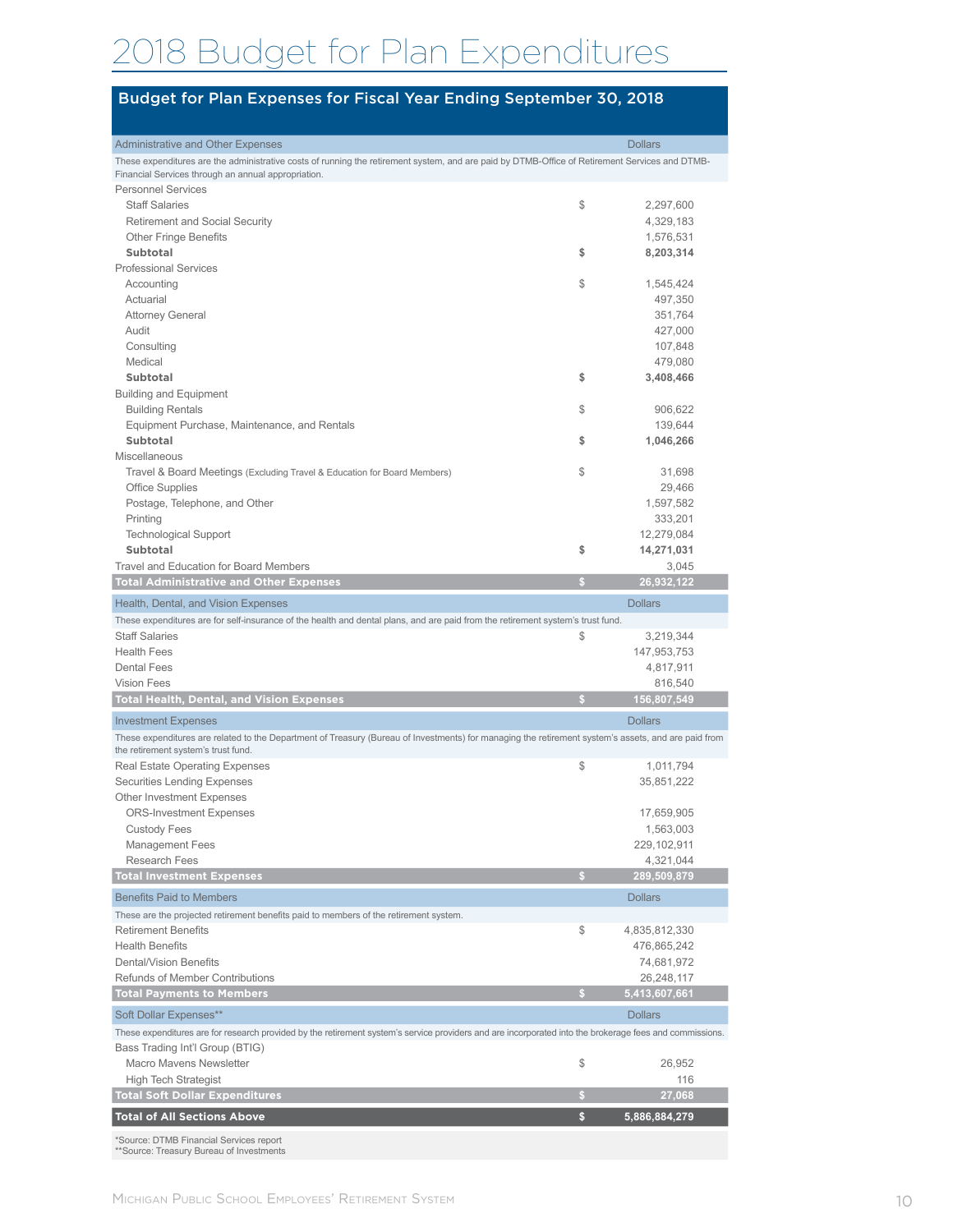# Assumed and Actual Investment Returns

The State Treasurer administers all of the System's investments in accordance with the Public Employee Retirement System Investment Act, Public Act 314 of 1965. The main objective is maximizing the rate of return while meeting the actuarial assumptions through maintaining a diverse portfolio, eliminating unnecessary risks, and investing prudently.

The assumed rate of investment return is a key assumption used by the plan actuary in determining the employer contribution rates each year. Due to the adoption of the dedicated gains policy by the retirement board and the DTMB Director combined with positive investment experience in fiscal year 2017, the assumed rate of return for the MIP and Basic plans was reduced from 7.50 percent to 7.05 percent. The assumed rate of return for the



**Investment Returns**

Pension Plus plan is 7 percent. The actual rate of investment return in fiscal year 2017 was 13.31 percent.



Note: These figures are shown net of fees. Information shown in the CAFR is shown gross of fees. \*\*Source: Treasury Bureau of Investments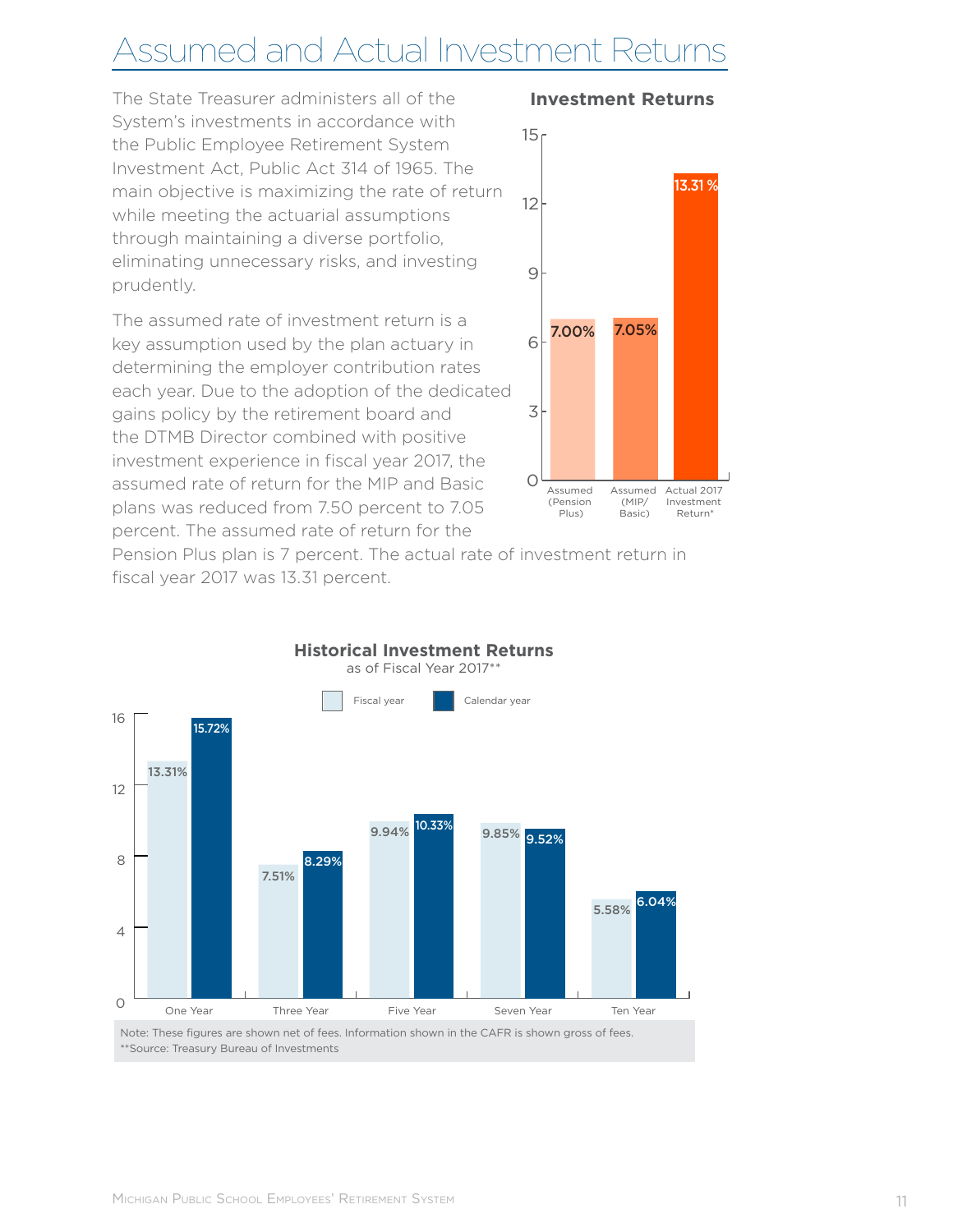# Investments and Earnings

A key function of the investment fiduciary is to ensure the retirement system's investment portfolio is diversified. Having a diverse portfolio helps to maximize investment income responsibly while minimizing risk. Even though market performance may fluctuate, the long-term performance of the retirement system's portfolio is stable.

| <b>Investments and Earnings*</b>     |    |                     |    |                                                |  |
|--------------------------------------|----|---------------------|----|------------------------------------------------|--|
|                                      |    | <b>Market Value</b> |    | <b>Total Investment</b><br>and Interest Income |  |
| <b>Fixed Income Pools</b>            | \$ | 6,428,571,249       | S  | 140.961.386                                    |  |
| Domestic Equity Pools                |    | 12,911,266,499      |    | 2,307,404,411                                  |  |
| Real Estate & Infrastructure Pools   |    | 5,051,231,473       |    | 392,692,781                                    |  |
| <b>Private Equity Pool</b>           |    | 8,164,279,262       |    | 1,137,069,770                                  |  |
| <b>International Equity Pools</b>    |    | 9,518,919,832       |    | 1,589,432,573                                  |  |
| Absolute Return Pools                |    | 7,790,608,871       |    | 731,339,837                                    |  |
| Short Term Investment Pools          |    | 2,701,749,247       |    | 19,171,967                                     |  |
| Market Value and Net Investment Gain | \$ | 52,566,626,434      | \$ | 6,318,072,725                                  |  |

**Investment Classes\***

Domestic Equity Pools - 24.6% Private Equity Pools - 15.6% International Equity Pools - 18.1% Real Estate & Infrastructure Pools - 9.6% Absolute Pools - 14.8% Short Term Investment Pools - 5.1% Fixed Income Pools - 12.2%

\*Source: CAFR for the Fiscal Year ended Sept. 30, 2017, p. 79.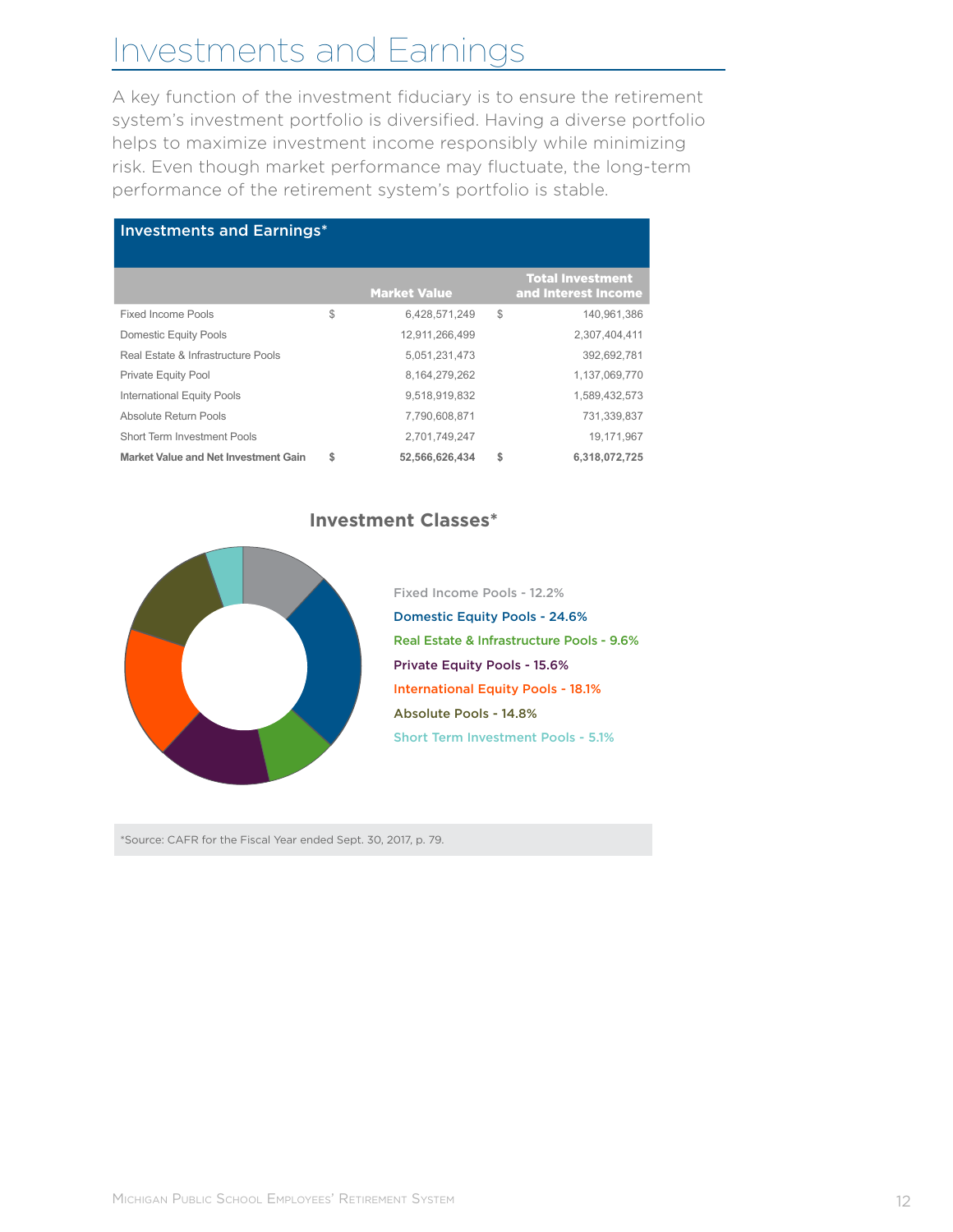# Market and Actuarial Funding Ratios

#### Pension

The market funding ratio is based on the market value of assets at fiscal year end. The actuarial funding ratio is the best practice used by all pension plans nationwide. It incorporates a five-year "smoothing" period, which minimizes volatility in a pension system's funding requirements.



\*Calculated on Market Value of Assets

\*\*Source: Pension Actuarial Valuation for the fiscal year ended Sept. 30, 2017, p. B-8

#### OPEB

Starting in fiscal year 2013, the System began pre-funding OPEB costs, which significantly decreased the liability and increased the asset levels. Pre-funding is a best practice that invests assets and allows investment returns to help fund the plan. Many states do not pre-fund OPEB costs. This reform put Michigan on the leading edge of OPEB funding practices.



Note: Actuarial Value of Assets is equal to the reported market value of assets as of the valuation date.

\*\*\*Source: OPEB Actuarial Valuation for the fiscal year ended Sept. 30, 2017, p. F-1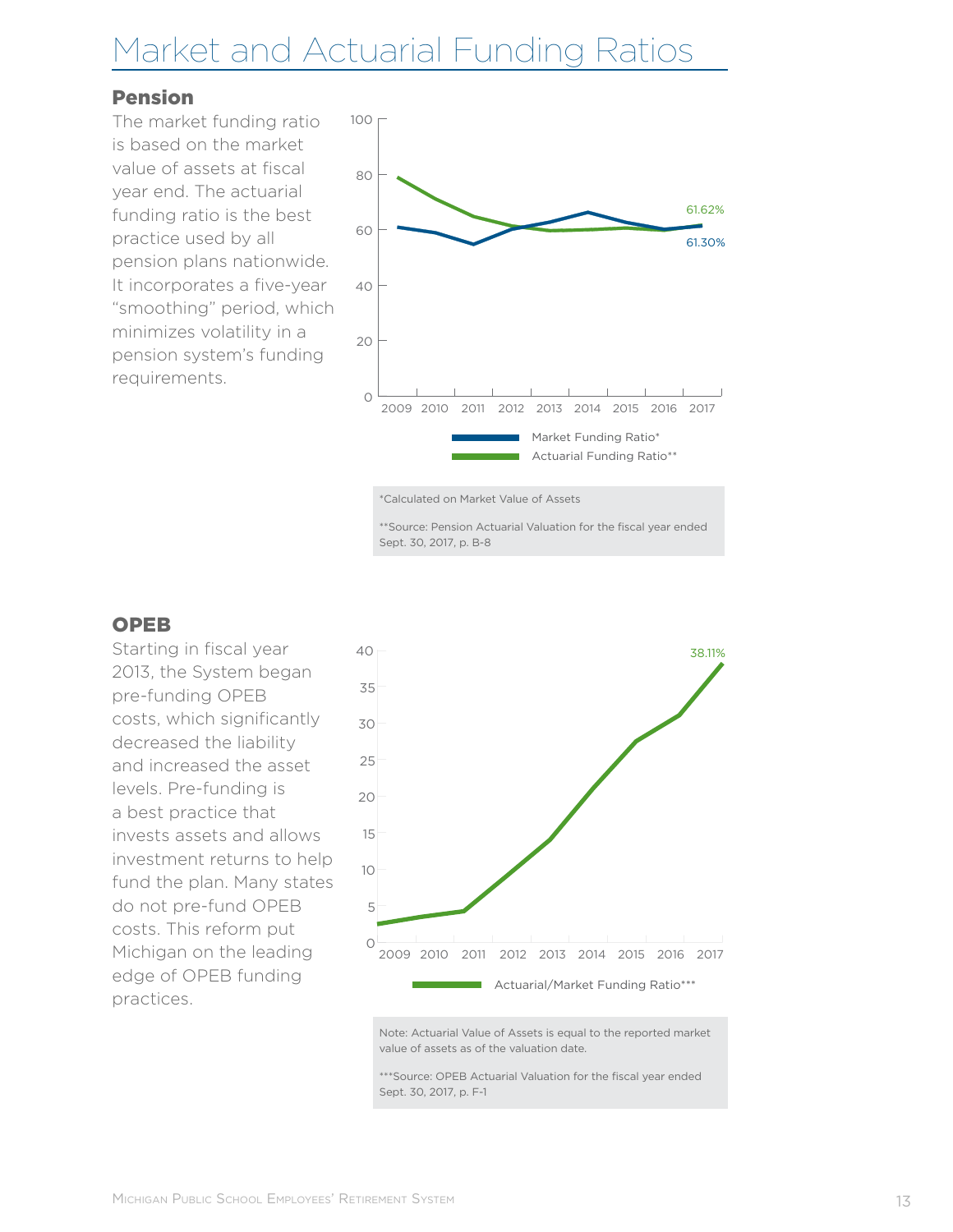# Member and Employer Contributions

#### Employer Contributions

Statute requires participating employers to contribute to finance the benefits of plan members. These employer contributions are determined annually by the System's actuary and are based upon level-percent of payroll funding principles so the contribution rates remain stable.

### Definition of Normal Cost

Normal Cost is the cost of the retirement benefit a member earns each year, and is set using the assumed rate of investment return in addition to other actuarial

#### Member and Employer Pension Contributions

### Member Contributions

| <b>Weighted Average</b>                                                                                                                       |                     |
|-----------------------------------------------------------------------------------------------------------------------------------------------|---------------------|
| Basic/MIP                                                                                                                                     | 4.72%               |
| Pension Plus                                                                                                                                  | 4.94%               |
| Pension Plus II                                                                                                                               | 6.20%               |
| <b>Employer Contributions</b>                                                                                                                 |                     |
| Normal Cost of benefits<br>expressed as a percentage of valuation payroll                                                                     |                     |
| Basic/MIP                                                                                                                                     | 6.02%               |
| Pension Plus                                                                                                                                  | 3.06%               |
| Pension Plus II                                                                                                                               | 6.20%               |
| UAAL contribution rate<br>expressed as a percentage of valuation payroll                                                                      |                     |
| Basic/MIP                                                                                                                                     | 24.07%              |
| Pension Plus                                                                                                                                  | 24.07%              |
| Pension Plus II                                                                                                                               | 24.07%              |
| <b>Valuation Payroll</b>                                                                                                                      |                     |
| For Normal Cost                                                                                                                               | \$<br>8,726,859,711 |
| For Unfunded Actuarial Accrued Liabilities (UAAL)                                                                                             | \$<br>9.090.040.556 |
| *Note: This is the defined benefit component of Pension Plus. There is<br>an additional 1 nercent employer match for the defined contribution |                     |

an additional 1 percent employer match for the defined contribution component.

Source: Pension Actuarial Valuation for the fiscal year ended Sept. 30, 2017, p. A-1

assumptions. All Pension Plus I and II, MIP, and some Basic plan members contribute toward the cost of their retirement benefits. After member contributions are accounted for, the employer pays the remainder of the Normal Cost as shown here.

# Contribution Rates

Contribution rates are determined actuarially based on the economic conditions and an assumed investment return each year. Contribution rates for fiscal years 2017 and 2018 have been calculated, provided to the employers, and published on the employer website.

Leveled rates for fiscal years 2019, 2020, and 2021 are estimated using the most recent data available.

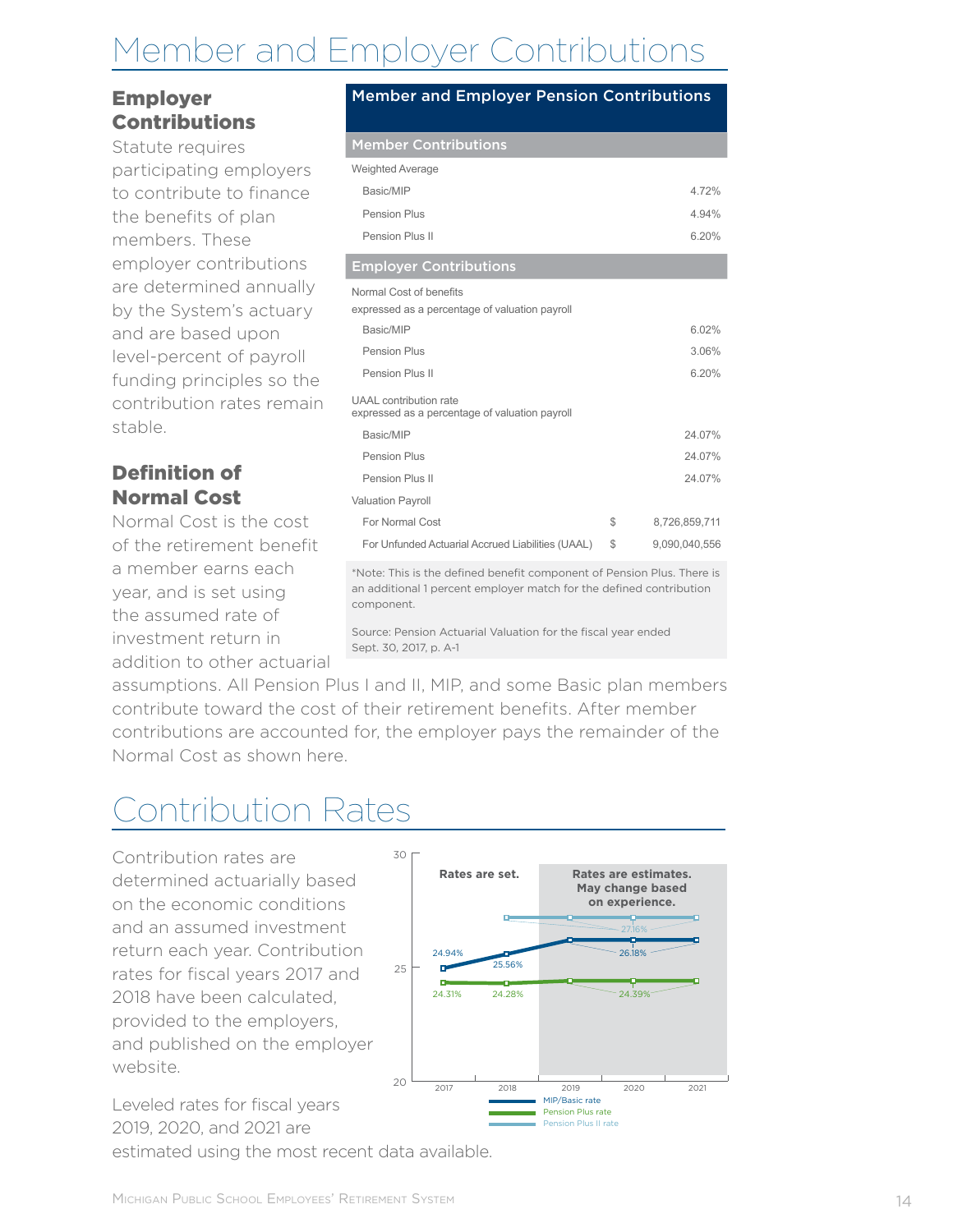# Actuarial Assumptions

Actuarial valuations for both the pension and OPEB plans involve estimates of the value of reported amounts and assumptions about the probability of occurrence of events far into the future. In accordance with Section 41(1) of the MPSERS statute (Act 300 of the Public Acts of 1980, as amended), the actuarial assumptions are adopted by the retirement board and the Department of Technology,

#### Actuarial Assumptions for Fiscal Year Ended September 30, 2017

| <b>Actuarial Cost Method</b>                                                                                                                                                                                                                                                                                                                                                                                                                                                                                                        | Entry Age, Normal                   |  |  |  |
|-------------------------------------------------------------------------------------------------------------------------------------------------------------------------------------------------------------------------------------------------------------------------------------------------------------------------------------------------------------------------------------------------------------------------------------------------------------------------------------------------------------------------------------|-------------------------------------|--|--|--|
| Amortization Method - Pension                                                                                                                                                                                                                                                                                                                                                                                                                                                                                                       | Level Percent of Payroll            |  |  |  |
| Amortization Method - OPEB                                                                                                                                                                                                                                                                                                                                                                                                                                                                                                          | Level Percent of Payroll            |  |  |  |
| <b>Amortization Period</b>                                                                                                                                                                                                                                                                                                                                                                                                                                                                                                          | <b>Ending Sept. 30, 2038</b>        |  |  |  |
| <b>Asset Valuation Method</b>                                                                                                                                                                                                                                                                                                                                                                                                                                                                                                       | 5-Year Smoothed, Closed Period      |  |  |  |
| Wage Inflation Rate                                                                                                                                                                                                                                                                                                                                                                                                                                                                                                                 | 3.5%                                |  |  |  |
| Assumed Rate of Return - Pension                                                                                                                                                                                                                                                                                                                                                                                                                                                                                                    |                                     |  |  |  |
| MIP and Basic - Closed                                                                                                                                                                                                                                                                                                                                                                                                                                                                                                              | 7.05%                               |  |  |  |
| Pension Plus - Closed                                                                                                                                                                                                                                                                                                                                                                                                                                                                                                               | 7.00%                               |  |  |  |
| Pension Plus II - Open                                                                                                                                                                                                                                                                                                                                                                                                                                                                                                              | 6.00%                               |  |  |  |
| Assumed Rate of Return - OPEB - Closed*                                                                                                                                                                                                                                                                                                                                                                                                                                                                                             | 7.15%                               |  |  |  |
| <b>Healthcare Cost Trend Rate</b>                                                                                                                                                                                                                                                                                                                                                                                                                                                                                                   | 7.00% Year 1 graded to 3.5% Year 12 |  |  |  |
| *Note: The OPEB plan closed to employees first hired on or after<br>September 4, 2012. These employees participate in the Personal Healthcare<br>Fund and may become eligible for a lump sum payment into a Health<br>Reimbursement Account upon their first termination from employment<br>(\$1,000 with at least 10 years of service if under age 60; \$2,000 with at<br>least 10 years of service if age 60 or older). These employees have the<br>option of enrolling in MPSERS Retiree Healthcare at full cost at termination. |                                     |  |  |  |
| Source: Pension and OPEB Actuarial Valuations for the fiscal year ended<br>Sept. 30, 2017.                                                                                                                                                                                                                                                                                                                                                                                                                                          |                                     |  |  |  |

Management, and Budget after consultation with the actuary and the State Treasurer. Examples include assumptions about future employment, investment performance, and the healthcare cost trend.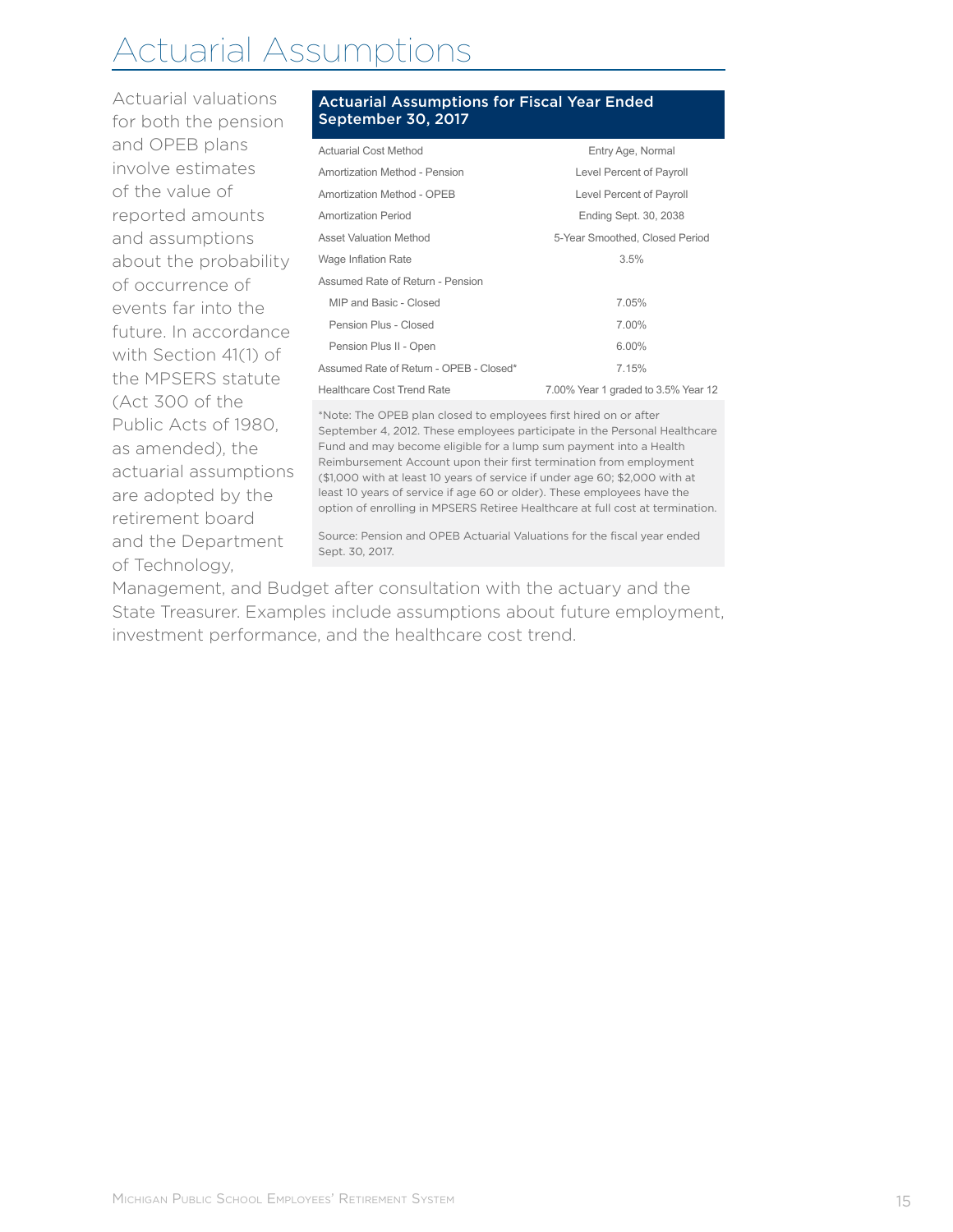# Investment Service Providers

A service provider is any individual, third-party agent or consultant, or other entity that receives direct or indirect compensation for consulting, investment management, brokerage, or custody services related to the System's assets.

Advent International Corp AEW Capital Management Affinity Equity Partners Ancora Advisors, LLC Aon Hewitt Apax Partners Worldwide LLP Apollo Capital Management Apollo Global Management Arboretum Ventures Arclight Capital Partners Ardian Ares Management, LLC ARK Investment Management, LLC Asana Partners Attucks Asset Management, LLC Avanath Capital Management Axiom Asia Private Capital Bank of Montreal Barclays Capital Barings Basalt Infrastructure Partners BB&T Capital Markets Beacon Capital Partners Bentall Kennedy Beringea Berkshire Partners, LLC BGC Financial Bivium Capital Partners, LLC BlackRock Financial Management Blackstone Alternative Asset Management Blackstone Group, The BMO Capital Markets BNP Paribas BOA-Merrill Lynch Bridgepoint Capital Brookfield Asset Management Inc BTIG Cantor Fitzgerald

Capital Institutional Services (CAPIS) Capri Capital Partners Carlyle Group, LP Carlyle Investment Management Castle Harlan, Inc CCMP Capital Advisors, LLC Centerbridge Capital Cerberus Capital Management, LP Charlesbank Capital Partners CIE Management - BC Partners CIM Investment Advisors Citigroup Global Markets Clarion Partners Clarkston Capital Partners, LLC Coller Capital Columbia Management Investment Advisors, LLC CoStar Realty Information Inc Cowen & Co Credit Suisse Crescent Capital Group CVC Capital Partners Czech Asset Management DA Davidson Dalmore Capital Limited Deutsche Bank Devon Self Storage DLJ Merchant Banking Partners Dodge & Cox Domain Capital Advisors Drexel Hamilton EDF Ventures Effissimo Capital Management EnCap Investments, LP EnTrust Capital Fidelity Institutional Asset Management FIMI Opportunity Funds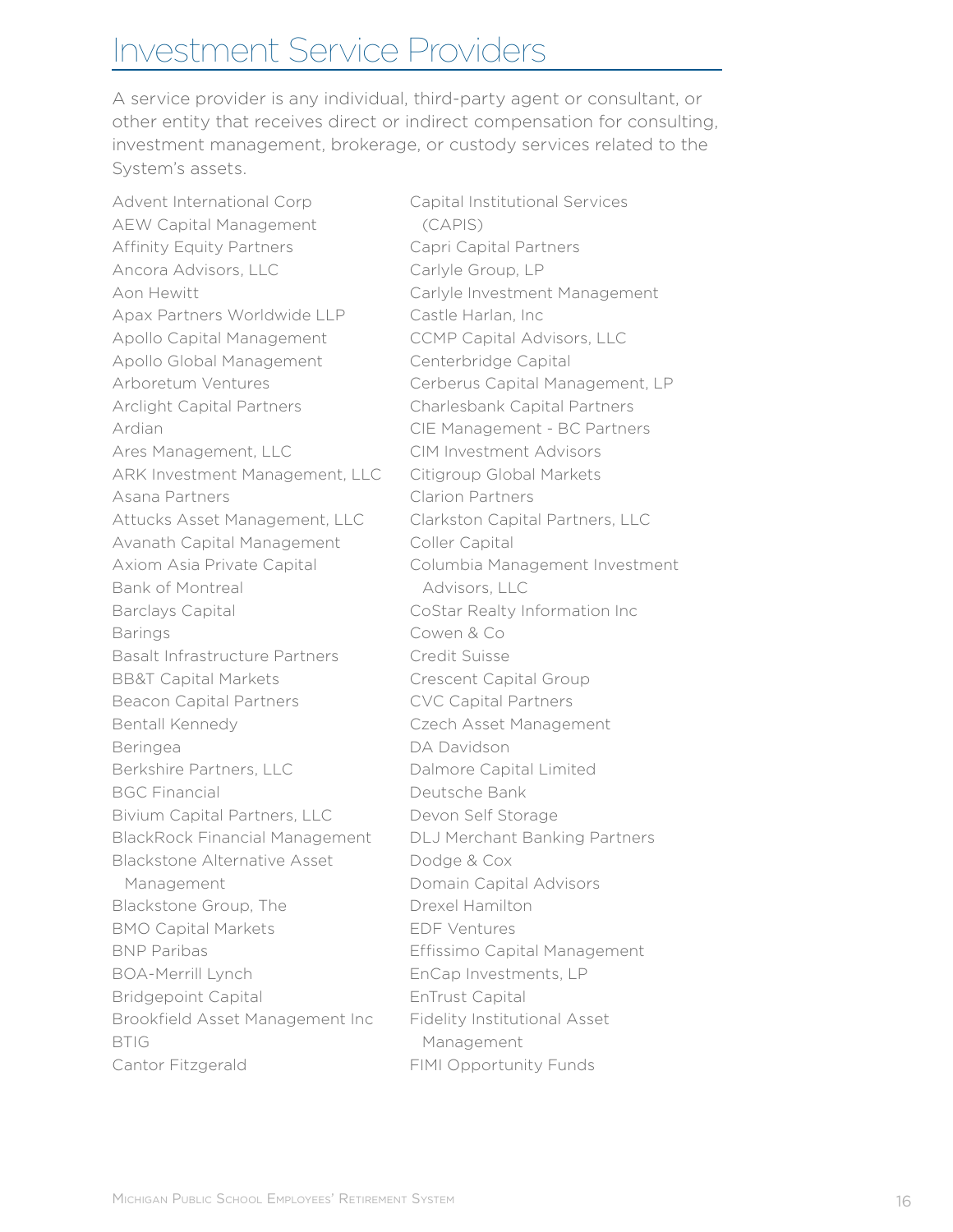### Investment Service Providers, continued

FirstMark Capital Fisher Investments, Inc Five Star Realty Partners Flagship Ventures Fortress Investment Group Fox Paine & Company, LLC Freeman, Spogli & Co FTN Financial Gateway Capital Genstar, LLC Global Energy & Power Goldman Sachs Grosvenor Capital Management GSO Capital Partners HarbourVest Partners, LLC Harvest Partners, LLC Heitman Capital Management Highbridge Principal Strategies Hopen Life Sciences Ventures HPS Investment Partners III, LLC Huron Capital Partners, LLC InSight Venture Partners Invesco Ltd Jana Partners JP Morgan Asset Management JP Morgan Investment Management Kayne Anderson KBS Realty Advisors Kelso & Company Kensington Realty Advisors Kevin Miller Financial Services Khosla Ventures Kohlberg Kravis Roberts & Co L&B Realty Advisors Landmark Realty Advisors LaSalle Investment Management Lazard Asset Management, LLC Leonard Green & Partners, LP LGT Capital Partners Lightspeed Ventures Lion Capital Lombard International Life Assurance Company Lonestar

Loomis Sayles & Co, LP Los Angeles Capital Management Lowe Enterprises Investment Management Lubert-Adler Management Company Marathon Asset Management, LLP MarketAxess Corp Martin Currie, Inc Matlin Patterson Global Advisors MBS Securities Mellon Capital Management Corp Menlo Management Partners Merit Energy Meritech Capital Partners Mesirow Financial Metropolitan West Asset Management, LLC MFR Securities Mischler Financial Group Morgan Stanley MultiBank Securities, Inc Napier Park Global Capital New Leaf Venture Partners Nordic Capital NorthPointe Capital, LLC Oak Investment Partners Oaktree Capital Management LLC One Liberty Ventures Orchard Global Asset Management Orion Resource Partners Pacific Investment Management Co,  $\Box$ Paladin Realty Partners Parallel Resource Partners Parthenon Capital, Inc Peninsula Capital Partners, LLC Piper Jaffray Principal Real Estate Investors, LLC Principal Financial Group Proprium Capital Partners PGIM, Inc Prudential Trust Co Public Pension Capital